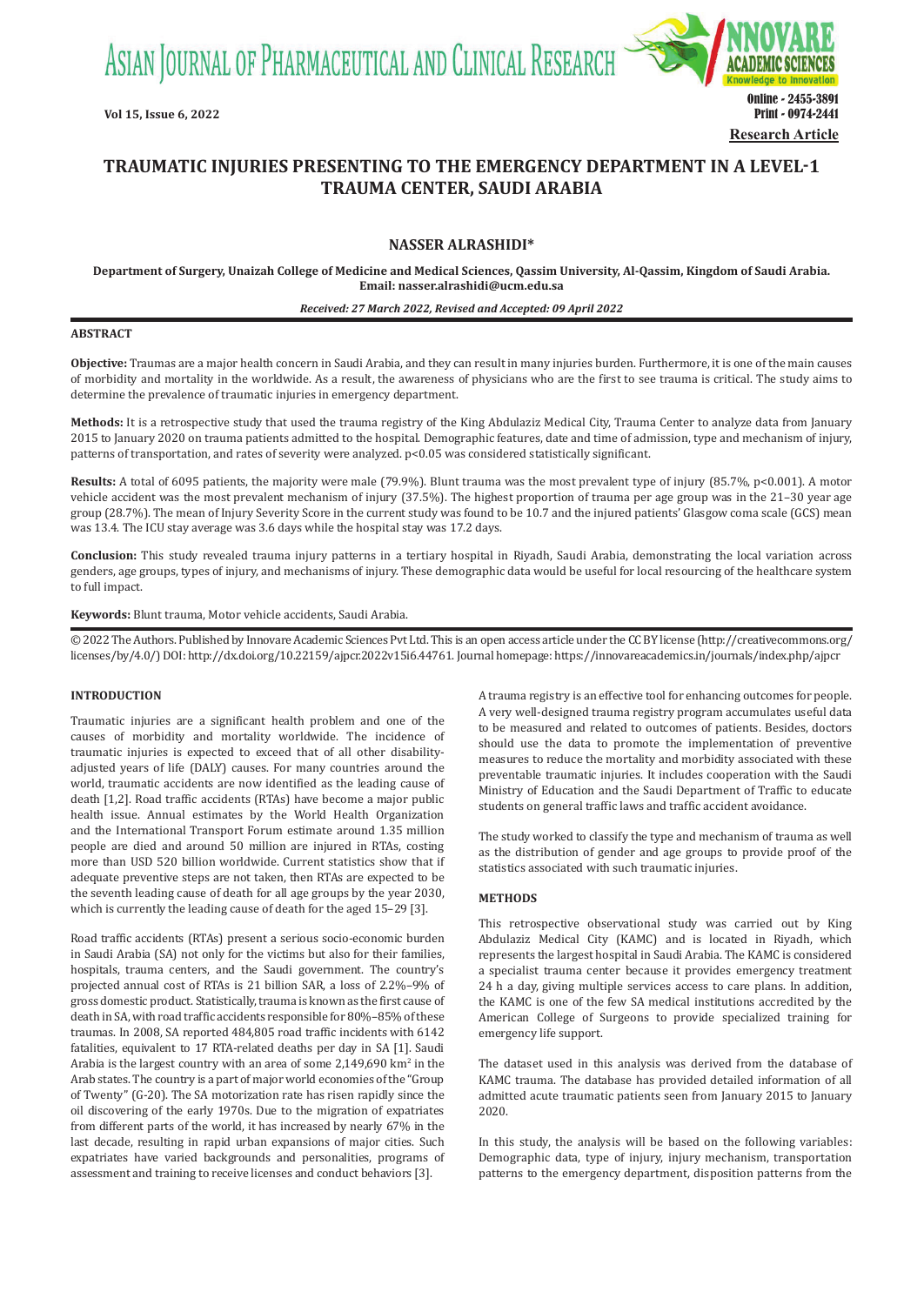ED, patients disposition from the hospital, injury severity score (ISS), Glasgow coma scale (GCS), intensive care units (ICU) length of stay, and hospital length of stay. Meanwhile, the patients will be divided into male and female. In addition, the types of injuries were classified as blunt, penetrating, and gunshot injury. The mechanisms of injury were allocated to MVA, pedestrian, homicide, or injury intentionally caused by another person, fall, motorcycle, suicide, and self-inflicted injury, and burn.

All analyses of the data were performed using SPSS Statistics (version 25; IBM Corp., Armonk, NY, USA).

# **RESULTS**

A total of 6095 patients reported from January 2015 to January 2020 in the King Abdulaziz Medical City trauma registry. The 21–30 age group had the highest proportion of trauma in the study (28.7%, n=1749), followed by the 14–20 age group with 17.1% (n=1040) and 15.1% (n=923) 61 plus age group (Table 1). The mean of age groups is 34.15 with rage from 1 to 110 years. Many of the samples were male (79.9%, n=3262), but the female was (22.1%, n=1345).

Blunt trauma was the most common type of detected traumatic injuries among the patients (85.7%, n=5221), followed by penetrating injuries (8%, n=486) and burn injuries (6.3%, n=388) (Table 2). Motor vehicle accident was the most common mechanism of injuries (37.5%, n=2288), followed by fall (29.5%, n=1799) and those caused by other accidents (12.3%, n=747) (Table 2).

The most common transportation patterns to the emergency department of the hospital of recorded traumatic patients were private vehicles (52%, n=3171), followed by ambulance (47%, n=2865) and helicopter (0.8%, n=49) (Table 3).

After emergency department physicians assessment and managements of admitted traumatic patients, the most patients going to the wards

#### **Table 1: Demographic characteristics of the patient's age**

| Category  | Frequency | Percentage % |
|-----------|-----------|--------------|
| $1 - 13$  | 656       | 10.8         |
| $14 - 20$ | 1040      | 17.1         |
| $21 - 30$ | 1749      | 28.7         |
| $31 - 40$ | 822       | 13.5         |
| $41 - 50$ | 472       | 7.7          |
| $51 - 60$ | 433       | 7.1          |
| $61+$     | 923       | 15.1         |
| Total     | 6095      | 100          |

# **Table 2: Demographic characteristics of the types and mechanisms of injuries**

| <b>Variables</b>                        |      | <b>Frequency Percentage</b> |
|-----------------------------------------|------|-----------------------------|
| Types of the injury                     |      |                             |
| Blunt                                   | 5221 | 85.7                        |
| Penetrating                             | 486  | 8                           |
| Burn                                    | 388  | 6.4                         |
| Total                                   | 6095 | 100                         |
| Mechanism of injury                     |      |                             |
| Burn                                    | 200  | 3.3                         |
| Fall                                    | 1799 | 29.5                        |
| Homicide and injury purposely inflicted | 280  | 4.6                         |
| Motor vehicle accident                  | 2288 | 37.5                        |
| Motorcycle accident                     | 301  | 4.9                         |
| Other accidents                         | 747  | 12.3                        |
| Pedestrian                              | 341  | 5.6                         |
| Scald or burn due to liquid             | 115  | 1.9                         |
| Suicide and self-inflicted injury       | 23   | 0.4                         |
| Total                                   | 6095 | 100.0                       |

(68.8%, n=4193), followed by intensive care units admissions (14.5%. n=884) of critically ill patients, followed by patients needed surgeries (10.9%, n= 665), and the patients died in the emergency department (2.4%, n=149) (Table 3).

The hospital outcome of traumatic patients was (91.8%, n=5596) patients discharged to the home after the treatment, followed by (3.8%, n=232) deaths in the hospital, and (2.4%, n=146) patients transferred to another hospital (Table 4). The injured patients' Glasgow coma scale (GCS) mean was 13.44 but the injury severity score (ISS) mean was 10.7. The ICU stay average was 3.6 days while the hospital stay average was 17.2 days.

# **DISCUSSION**

KAMC's trauma database is an important resource to promote trauma-related studies and the trauma-related mortality rate. Information access helps researchers, the Ministry of Health and the Saudi General Traffic Department to examine the issue and improve safety measures to minimize the incidence of such preventable injuries in Saudi Arabia. Trauma is known as one of the most prevalent causes of permanent disability and death [2]. The goal of this study was to demonstrate the types, characteristics, and outcomes of trauma in the area of Riyadh, SA. Unlike chronic illnesses that arise late in life, trauma affects young people and the middle ages [3].

Trauma occurs more commonly in people aged 21–30 years, resulting in hospital patients a fatality rate of 5.8% for both dead on arrival and death in the hospital patients. Many patients are left with permanent disability for every trauma of death and pose a significant economic burden for society [4]. Results from this research found that males were more likely to be affected by trauma injuries than females. This result is consistent with that of global researches [5,6], which we conclude is related to males' propensity to participate in risky and dangerous behaviors.

Blunt trauma was the most prevalent injury cause, accounting for 85.7% of all cases more common than penetrating or burn injuries, and among all types of injuries, a male predominance trend was found. MVAs were the most common cause of blunt trauma in the present study at 37.5%, followed by fall 29.5%, and those caused by another physical object at 12.3%. This result is consistent with the trend found in an earlier study

# **Table 3: Transportation patterns of the patients**

| <b>Variables</b>                                    | Frequency | Percentage |  |  |
|-----------------------------------------------------|-----------|------------|--|--|
| Transportation patterns to the emergency department |           |            |  |  |
| Private vehicle                                     | 3171      | 52         |  |  |
| Ambulance                                           | 2865      | 47         |  |  |
| Helicopter                                          | 49        | 0.8        |  |  |
| Police                                              | 10        | 0.16       |  |  |
| Total                                               | 6095      | 100        |  |  |
| The emergency department disposition                |           |            |  |  |
| Burn unit                                           | 204       | 3.3        |  |  |
| <b>ICU</b>                                          | 884       | 14.5       |  |  |
| Morgue                                              | 149       | 2.4        |  |  |
| 0 <sub>R</sub>                                      | 665       | 10.9       |  |  |
| Ward                                                | 4193      | 68.8       |  |  |
| Total                                               | 6095      | 100        |  |  |

#### **Table 4: The hospital disposition**

| <b>Disposition</b>           | Frequency | Percentage |
|------------------------------|-----------|------------|
| Home                         | 5596      | 91.8       |
| Transfer to another hospital | 146       | 2.4        |
| Death in the hospital        | 232       | 3.8        |
| Death on arrival             | 121       | 2.0        |
| Total                        | 6095      | 100        |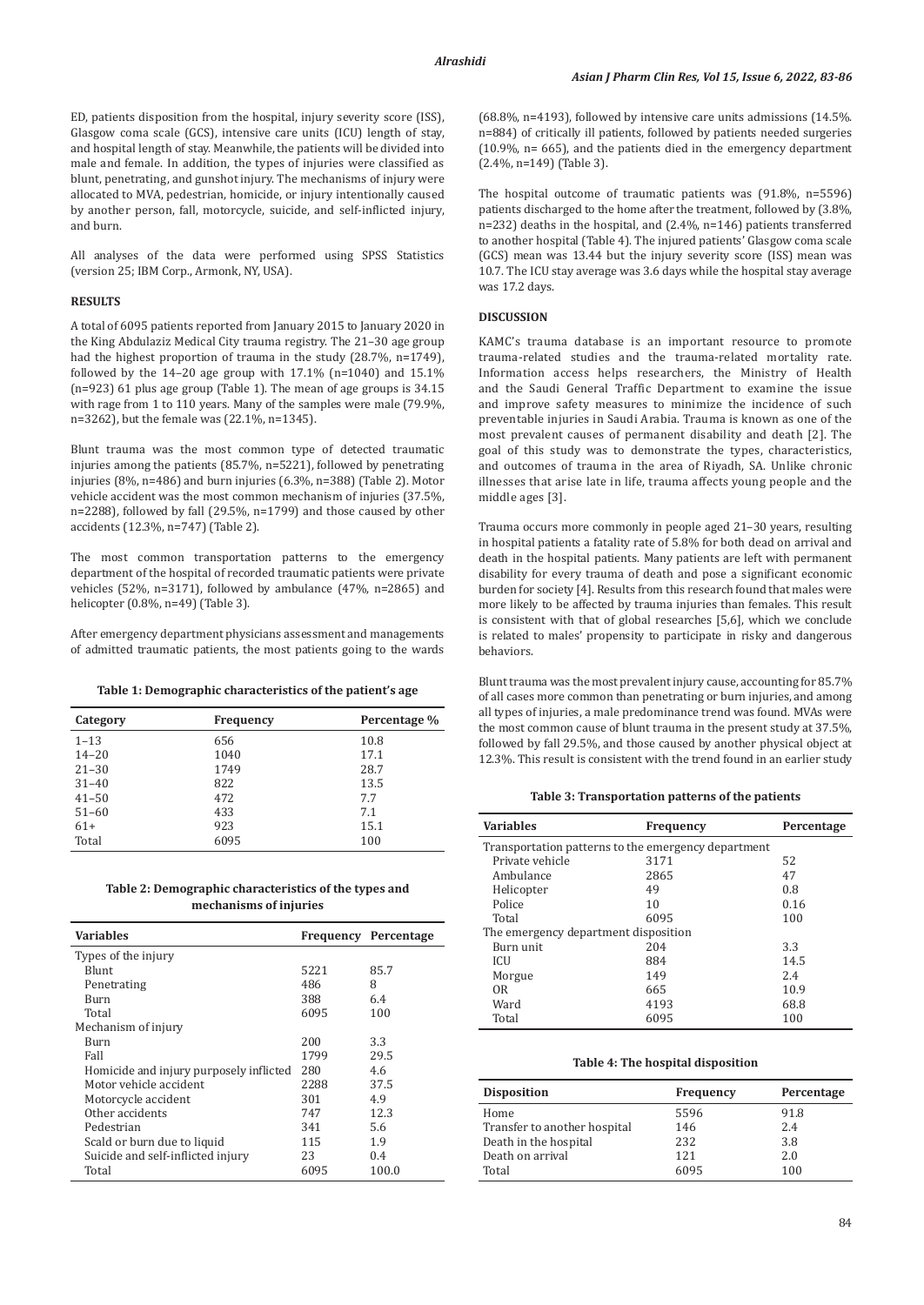of adult patients, where the most common cause of blunt trauma was traffic-related injuries [7-9].

The WHO has reported that Saudi Arabia's mortality rate due to MVAs was 24.8 per 100,000 population (more than 130,000 deaths annually). The mortality rate differs among Gulf countries due to MVAs. In Bahrain it was 10.5/100,000 people, in Kuwait it was 16.5, in UAE it was 12.7 and in Oman, it was 30.4 [4]. This finding highlights the importance of setting up a multidisciplinary team to address this problem and to prevent MVAs mainly through modifying drivers' behavior in Saudi Arabia and engaging drivers through awareness campaigns such as those conducted through social media.

Many patients were not hospitalized because they were not transported by ambulance. Given excellent epidemiological evidence, the usefulness of pre-hospital procedures, methods of transportation, and training of first responders working with trauma patients are debated [9]. New practice prioritizes pre-hospital time-saving strategies by treating only life-threatening injuries by bleeding control, cervical-spine stabilization, and similar procedures [10,11]. Based on our data, the most common transport patterns of observed traumatic patients to the hospital's emergency department were 52 % private cars, 47 % ambulance followed, and 0.8% helicopter, which is more than previous studies.

The present study found that the majority of admitted patients transferred to the wards were 68.8%, followed by intensive care units admitting 14.5% of critically ill patients, followed by patients needing surgery 10.9%, and patients died in emergency room 2.4%, these are similar to the international admitted trauma patients [1,6,12,13].

The hospital admitted trauma patients from the ER department provided the required diagnosis and severity treatment. We found that there were 91.8%, patients discharged after treatment to the home, followed by 3.8% deaths in the hospital, and 2.4% moved patients to other hospitals. These findings are similar to Abdel-Salam *et al*. and different from Hokkam *et al*., showing that 48.2% of patients were discharged to their homes, 17% were moved to other hospitals, and only 2.6% died [4,9]. The variation between various studies may be attributed to the differences in the medical equipment and services used.

GCS among our patients averaged 13.44 which are considered a mild injury [14]. Nevertheless, the ISS mean was 10.72. The length of stay of a hospitalized patient (LOS) may have a direct effect on a health-care facility's efficiency and operating costs [11,15,16]. In the current study, the mean LOS was 17.23 days, which is similarly quiet to Alghnam *et al*. [2,12]; however, the Icu's admission was 3.67.

Our study highlighted the types of traumatic injuries that pose a higher mortality risk. Because of recent protocol changes in the Saudi system, the study provides useful baseline data for future studies in this field. The study presented evidence that a motor vehicle accident was the most prevalent cause of injury.

#### **CONCLUSION**

It can avoid and predict various diseases even before they can occur. The same idea applies to trauma, too. This study has shown that RTI is responsible for major life loss, disabilities in the population of Saudi Arabia because it affects the young male and economically active age group. Against the context of the Government of Saudi Arabia's recent involvement in addressing RTI, these findings may help to raise the profile of RTI as a public health concern that needs to be addressed as a preventable cause of mortality and morbidity and to prepare effective strategies for it. The results illustrate the need to develop an effective multidisciplinary program to address the causes of trauma and to develop a strategy to reduce the burden of this disease, especially in Saudi Arabia. When part of the solution to trauma challenges, doctors

are now expected to provide their patients with anticipatory advice, in accordance with these findings.

# **ACKNOWLEDGMENT**

The corresponding author, Nasser Alrashidi, would like to thank the King Abdulaziz Medical City (KAMC) for providing the dataset used to conduct this study.

# **AUTHOR CONTRIBUTIONS**

Nasser Alrashidi: Conceptualization; Data curation; Formal analysis; Methodology; Supervision; Validation; Writing—Original draft.

#### **CONFLICT OF INTEREST**

The author declares that he has no conflict of interest.

#### **FUNDING**

No national or foreign institution or organization has sponsored the present research.

#### **ETHICAL APPROVAL AND CONSENT TO PARTICIPATE**

The study was done with the permission of the Qassim University, SA, Ethics Review Committee. Hospital officials were notified about the study and its goals. All information was ensured of privacy and confidentiality.

# **REFERENCES**

- 1. Albabtain I, Alfehaid O, Alghunaim M, Mamoon A, Alshaibi1 S, Albaqami M, *et al.* Epidemiology of adult trauma at a tertiary hospital in Riyadh, Saudi Arabia. Int J Med Res Health Sci 2019;8:101-7.
- 2. Alnasser A, Othman A, Mobaireek O, Alharthy N, Aljerian N, Al Zamel H, *et al.* Epidemiology of pediatric trauma at a tertiary hospital in Riyadh, Saudi Arabia. J Nat Sci Biol Med 2018;9:247-51. doi: 10.4103/jnsbm.JNSBM\_230\_17
- Jamal A, Rahman MT, Al Ahmadi HM, Mansoor U. The dilemma of road safety in the eastern province of Saudi Arabia: Consequences and prevention strategies. Int J Environ Res Public Health 2020;17:157.
- 4. Abdel-salam DM, Alruwaili RR, Alhablani FS, Alfahel NH, AlblawiAA. Epidemiologic aspects of trauma in AL-JOUF region, Saudi Arabia: A retrospective study. Asian J Pharm Clin Res 2019;12:261-4. doi: 10.22159/ajpcr.2019.v12i18.33792
- 5. Dixon JR, Lecky F, Bouamra O, Dixon P, Wilson F, Edwards A, *et al.*  Age and the distribution of major injury across a national trauma system. Age Ageing 2020;49:218-26. doi: 10.1093/ageing/afz151, PMID 31763677
- 6. Karbouji MA, Alrashidi YA, Kashkari MI, Turjoman MA, Madani SF, Almukhlifi FA. Awareness of dealing with multiple trauma patients in Madinah, Saudi Arabia. Egypt J Hosp Med 2018;73:6661-5. doi: 10.21608/ejhm.2018.15859
- Barrimah I, Midhet F, Sharaf F. Epidemiology of road traffic injuries in Qassim Region, Saudi Arabia: Consistency of police and health data. Int J Health Sci (Qassim) 2012;6:31-41. doi: 10.12816/0005971, PMID 23267302
- 8. Alghnam S, Alkelya M, Al-Bedah K, Al-Enazi S. Burden of traumatic injuries in Saudi Arabia: Lessons from a major trauma registry in Riyadh, Saudi Arabia. Ann Saudi Med 2014;34:291-6. doi: 10.5144/0256- 4947.2014.291, PMID 25811200
- 9. Hokkam E, Gonna A, Zakaria O, El-Shemally A. Trauma patterns in patients attending the emergency department of Jazan general hospital, Saudi Arabia. World J Emerg Med 2015;6:48-53. doi: 10.5847/ wjem.j.1920-8642.2015.01.009, PMID 25802567
- 10. Alghnam S, Alsulaim HA, BinMuneif YA, Al-Zamil A, Alahmari A, Alshafi A, *et al.* Injuries following motorcycle crashes at a level-1 trauma center in Riyadh. Ann Saudi Med 2019;39:185-91. doi: 10.5144/0256-4947.2019.185, PMID 31215223
- 11. Abolfotouh MA, Hussein MA, Abolfotouh SM, Al-Marzoug A, Al-Teriqi S, Al-Suwailem A, *et al.* Patterns of injuries and predictors of inhospital mortality in trauma patients in Saudi Arabia. Open Access Emerg Med 2018;10:89-99. doi: 10.2147/OAEM.S166026, PMID 30104908